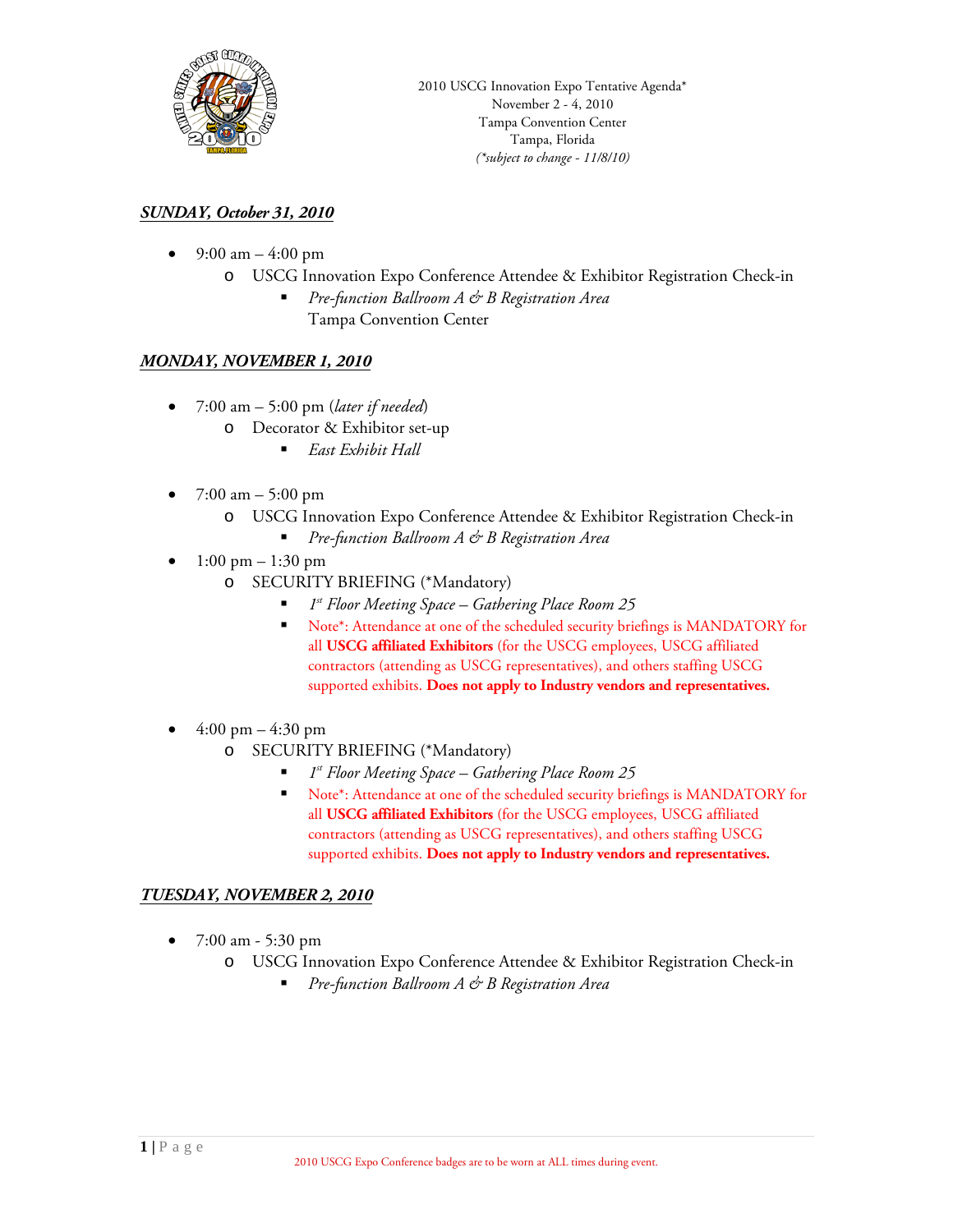#### *TUESDAY, NOVEMBER 2, 2010 (continued)*

- $7:00 \text{ am} 7:30 \text{ am}$ 
	- o SECURITY BRIEFING (\*Mandatory)
		- *1st Floor Meeting Space – Gathering Place Room 25*
			- Note\*: Attendance at one of the scheduled security briefings is MANDATORY for all **USCG affiliated Exhibitors** (for the USCG employees, USCG affiliated contractors (attending as USCG representatives), and others staffing USCG supported exhibits. **Does not apply to Industry vendors and representatives.**
- 7:00 am 8:00 am
	- o Continental Breakfast
		- *Ballroom C & D Foyer*
- $8:00 \text{ am} 8:45 \text{ am}$ 
	- o USCG Innovation Expo Opening Session
		- *Ballroom C* & *D*
		- **Singing of the National Anthem and Posting of the Colors. Ms. Barbara Semiatin** and the USCG Sector St. Petersburg Color Guard
		- USCG Welcome & Opening Comments **CAPT Joseph M. Re,** USCG Chairman, USCG Innovation Council
		- NDIA Welcome & Opening Comments **Lt Gen Lawrence P. Farrell, Jr**., USAF (Ret.) President and CEO, NDIA

City of Tampa, Florida Welcome **Mr. Santiago Corrada,** Tampa City Administrator (Representing the Honorable Pam Iorio, Mayor of Tampa))

**USCG Commandant Opening Remarks ADM Robert J. Papp**, **Jr**., USCG  $24<sup>th</sup>$  Commandant United States Coast Guard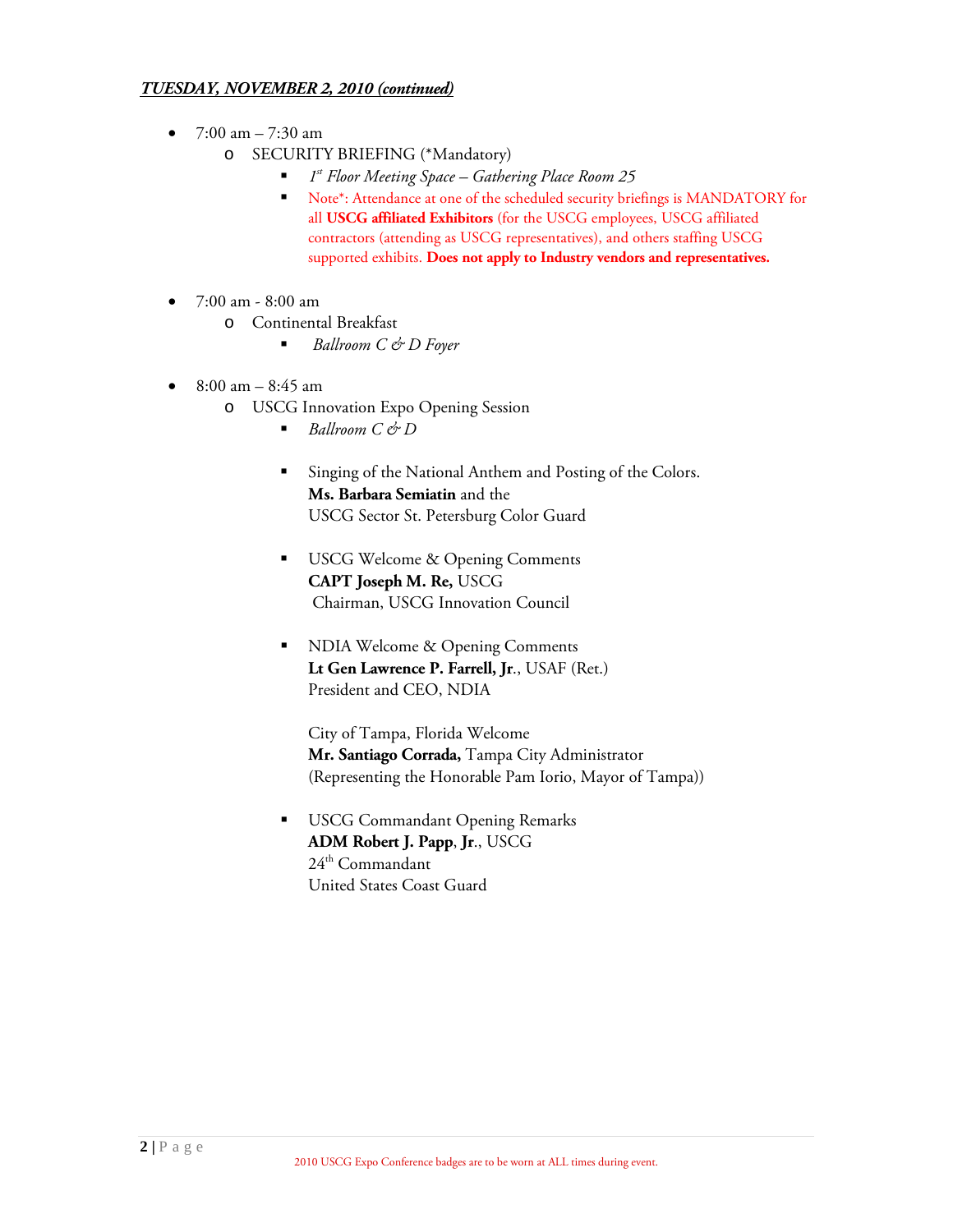#### *TUESDAY, NOVEMBER 2, 2010 (continued)*

- 8:45 am 10:00 am
	- o USCG Innovation Expo Keynote Speaker
		- *Ballroom C & D*

# *Mr. David Zanca*

*Senior Vice-President of Information Technology Customer Access and Revenue Systems Federal Express Services*

# *Collaborative Innovation*

- 10:00 am 5:00 pm
	- <sup>o</sup> Innovation Exposition Exhibit Floor opens for the day **(***immediately after Keynote* **Speaker)**
		- *East Exhibit Hall & Waterfront*
- 10:00 am 10:30 am
	- o COFFEE BREAK
		- *East Exhibit Hall*
- 10:00 am 11:00 am
	- o Industry Boat Demonstrations
		- *Waterfront*
- 10:30 am 12:00 noon
	- o USCG Innovation Expo Panel Session #1
	- *Ballroom C & D*

#### *"Mission Support Modernization 2.0: Achieving Horizontal and Vertical Integration"*

Summary: *The DCMS enterprise will be horizontally and vertically integrated and aligned at the point of service delivery with clear lines drawn between the mission support functions performed at HQ and the operational logistics and support functions performed at or below the Logistics and Service Centers. This panel will discuss how the Service will ensure optimal support of operations through efficiency, reinvestment in field support, cultural alignment with operations, and accommodations for contingency and normal operations while maintaining alignment with the four cornerstones of the Mission Support Business Model.*

| Moderator: |         | <b>CAPT Michael McAllister</b>                          |  |
|------------|---------|---------------------------------------------------------|--|
|            |         | Executive Director to the Chief of Staff (CG-01)        |  |
| Panelists: |         |                                                         |  |
|            | $\circ$ | RDML(Sel) Rick Gromlich, Director of Logistics (DCMS-5) |  |
|            |         | o CAPT Brian Kelley, Deputy Commander                   |  |
|            |         | Personnel Support Command                               |  |
|            |         | CDR Brian Keffer, Small Boat Product Line Manager       |  |
|            |         | Surface Forces Logistics Center                         |  |
|            |         |                                                         |  |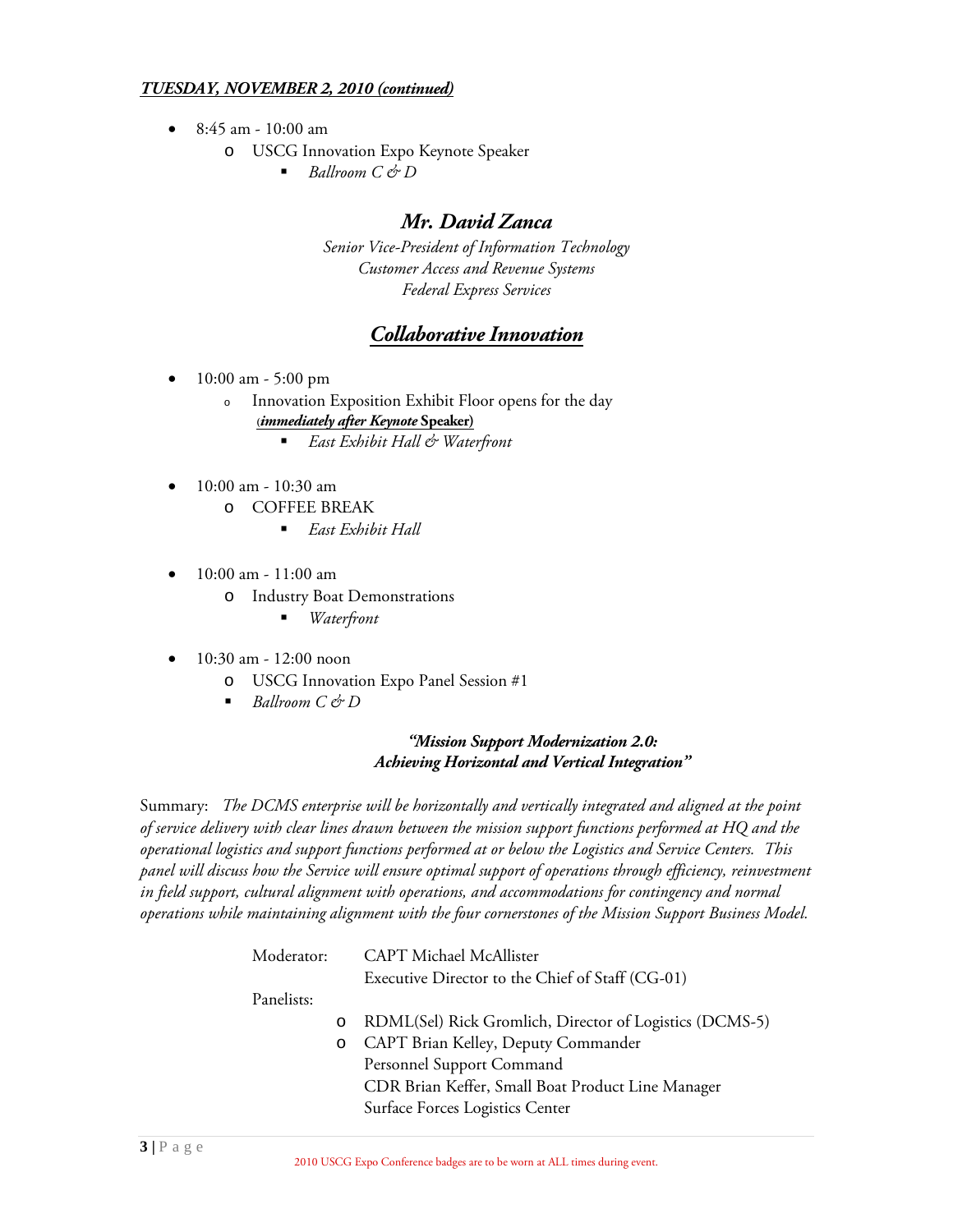#### *TUESDAY, NOVEMBER 2, 2010 (continued)*

• USCG Innovation Expo Panel Session #1

*"Mission Support Modernization 2.0: Achieving Horizontal and Vertical Integration"*

- o CAPT Robert Klapproth, Commanding Officer Base Support Unit Seattle
- 12:00 noon 1:00 pm
	- o BUFFET LUNCH
		- *West Exhibit Hall*
- 1:00 pm 1:25 pm
	- o Narrated USCG Operational Capabilities Demonstration
		- *Waterfront*
- $1:30 \text{ pm} 3:00 \text{ pm}$ o USCG Innovation Expo Panel Session #2

# **"***Engaging Academia: Creating Partnerships for Organizational Innovation"*

Summary: *A moderated panel on the roll academia plays in fostering innovation and how we can engage in academic partnerships to address organizational challenges.* 

Moderator: Dr. Jonathan Jefferson Leader-in-Residence Institute for Leadership U. S. Coast Guard Academy

Panelists:

- o Dr. Matthew Clark, University Programs, DHS
- o Wendy Walsh, Naval Postgraduate Program
- o CAPT Kurt Colella, Dean of Academics, USCGA
- o Gary R. Wilson Applied Research Laboratories, University of Texas o Ananth V. Iyer, Krannert School of Management
	- Purdue University
- 3:00 pm 3:30 pm
	- o COFFEE BREAK
		- *East Exhibit Hall*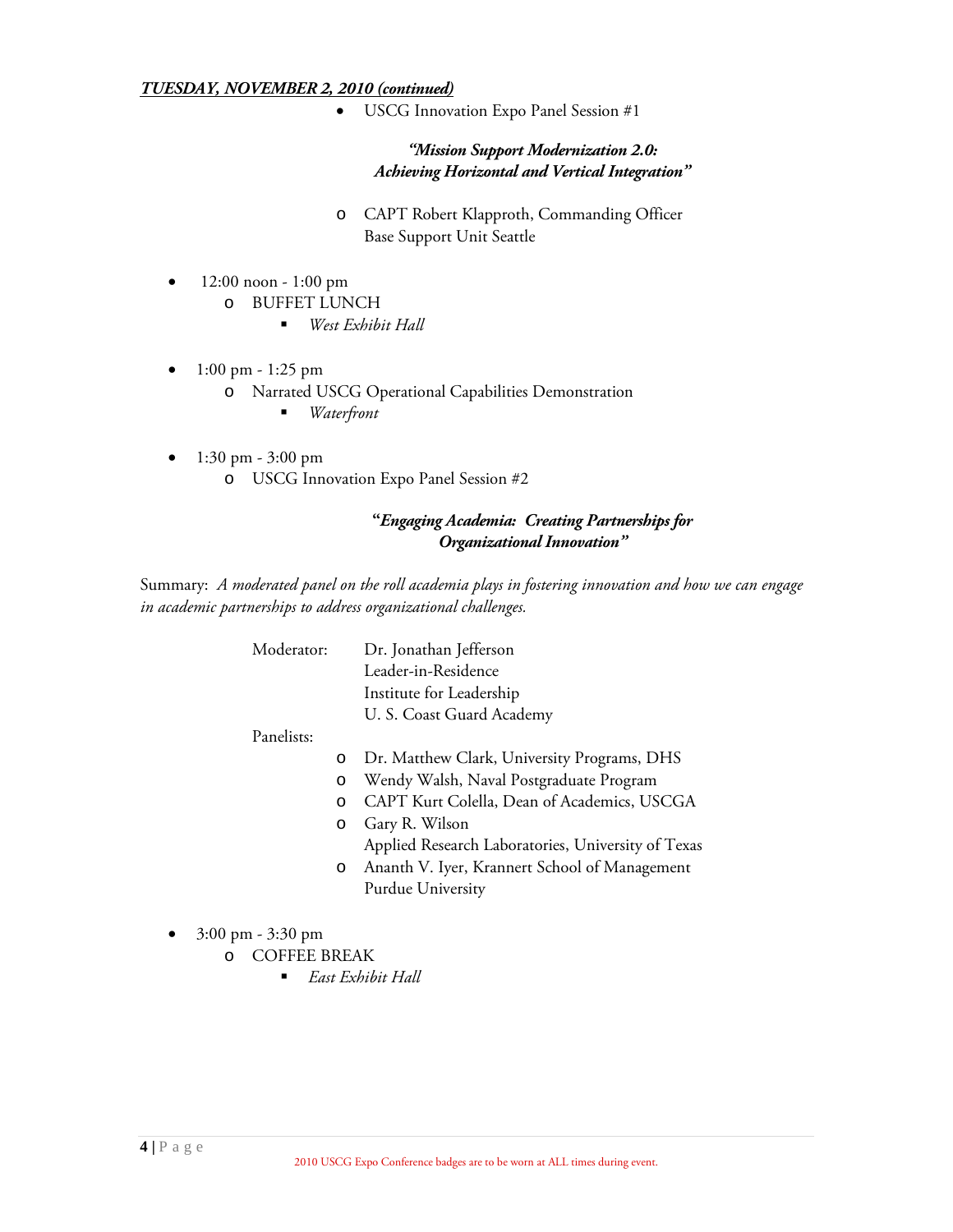- 3:30 pm 5:00pm
	- o USCG Innovation Expo Panel Session #3
		- *Ballroom C & D*

# **"***Engaged with Industry: How Cooperative Understanding Improves Performance and Value"*

Summary: *If Service Acquisition professionals better understand industry concerns and structure - and work cooperatively with them, we can streamline the acquisition process, reduce the overhead, and reap lower costs and/or better products and services.* 

| Moderator: | Mr. Hiram Bell,                                      |
|------------|------------------------------------------------------|
|            | Chief, Office of Strategic Planning & Communications |
|            | U. S. Coast Guard Acquisition Directorate            |
|            |                                                      |

Panelists:

- o Ms. Sue Pontius, President & CEO, SPYRUS
- o VADM Terrance "Terry" Etnyre, USN (ret) VP of Government Programs, Marinette Marine Corporation
- o Capt. Jay Manik, USCG (Ret.)
- o VP of Federal Services Group, CDM
- o Mr. Daniel Bilow, Business Development Director Naval Programs, Thales Communications, Inc.
- o RADM Joe Whitehead USCG (ret), SRA International
- 4:00 pm 4:30 pm
	- o Academy Robotics on the Water Competition Winner Announcement
		- *East Exhibit Hall at booth #804*
- 5:30 pm 7:30 pm
	- o NDIA Sponsored Welcome Reception Open to all Registered Expo Exhibitors and Attendees (VEO passes not included)

# *WEDNESDAY, NOVEMBER 3, 2010*

- 7:00 am 5:30 pm
	- o USCG Innovation Expo Conference Attendee & Exhibitor Registration Check-in
		- *Pre-function Ballroom A & B Registration Area*
- 7:00 am 8:00 am
	- o Continental Breakfast
		- *Ballroom C & D Foyer*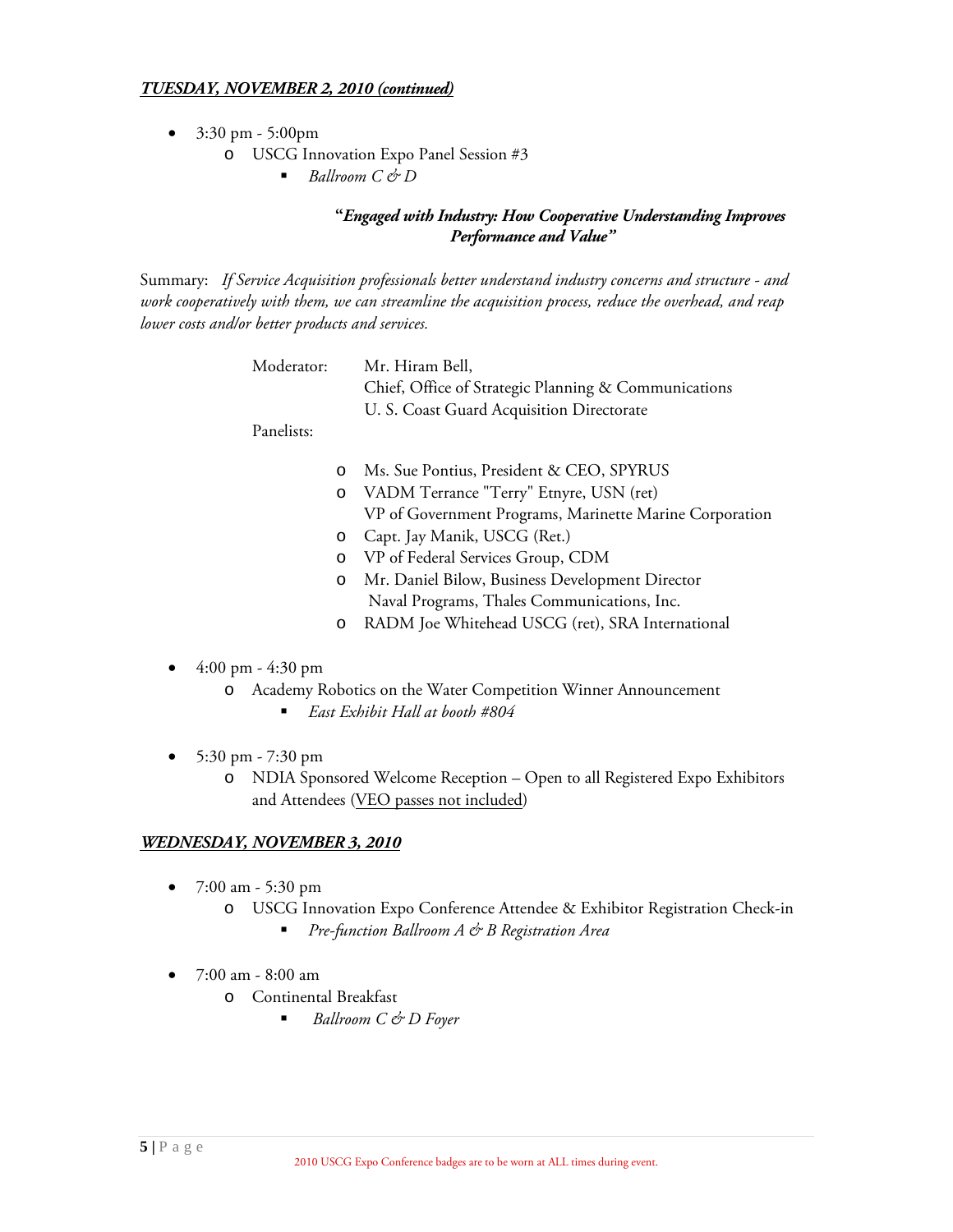#### *WEDNESDAY, NOVEMBER 3, 2010 (continued)*

- 8:00 am 9:30 am
	- o USCG Innovation Expo Keynote Speaker
		- *Ballroom C & D*

# **Ms. Martha Johnson**

*Administrator Government Services Administration*

# *Pulling – Not Pushing – Change*

- 8:30 am 5:00 pm
	- o Innovation Exposition Exhibit Floor opens for the day.
		- *East Exhibit Hall & Waterfront*
- 10:00 am 10:30 am
	- $\overline{O}$  COFFEE BREAK
		- *East Exhibit Hall*
- 10:00 am 11:00 am
	- o Industry Boat Demonstrations
		- *Waterfront*
- 10:30 am 12:00 noon
	- o USCG Innovation Expo Panel Session #4
		- *Ballroom*  $C$  & *D*

#### *"Promoting Innovation: How Contests, Prizes, Challenges, and Grants Can Generate Innovative Energy"*

Summary: *A productivity boom has transformed how private enterprises react to the customer and changing markets while the federal government remains largely unchanged and lagging behind in terms of efficiency, agility, and service quality. This collaborative discussion investigates how we can encourage broad participatory involvement in anticipating and finding solutions to the challenges change imparts upon our jobs and our mission effectiveness.* 

| Moderator: |         | Dr. Neal Thornberry, Ph.D.                               |  |
|------------|---------|----------------------------------------------------------|--|
|            |         | Innovation Chair, Naval Postgraduate School              |  |
| Panelists: |         |                                                          |  |
|            | $\circ$ | Dr. Lawrence C. Schuette, Ph.D., Director of Innovation  |  |
|            |         | Office of Naval Research                                 |  |
|            | $\circ$ | Daniel Munz, General Services Administration             |  |
|            | O       | Tiffany Smith-Licciardi, eDiplomacy, Department of State |  |
|            | $\circ$ | Elizabeth Robboy Kittrie                                 |  |
|            |         | Department of Health and Human Services                  |  |
|            | $\circ$ | David Hale, National Institute of Health                 |  |
|            |         |                                                          |  |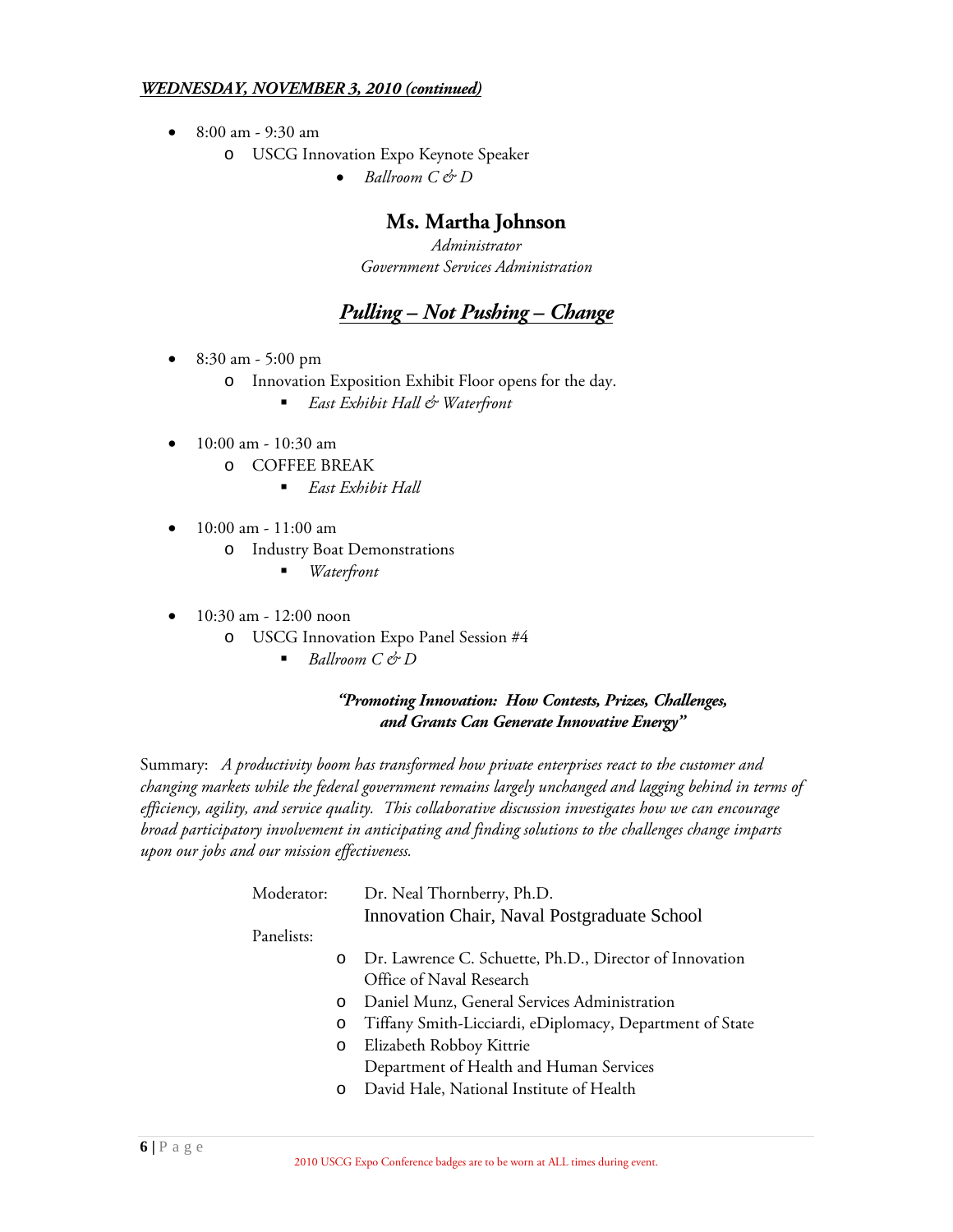#### *WEDNESDAY, NOVEMBER 3, 2010 (continued)*

- 12:00 noon 1:00 pm
	- o BOX LUNCH
		- *West Exhibit Hall*
- 1:00 pm 1:25 pm
	- o Narrated USCG Operational Capabilities Demonstration
		- *Waterfront*
- 1:30 pm 3:00 pm
	- o USCG Innovation Expo Panel Session #5
		- *Ballroom C & D*

# *"The Interagency Alternative Technology Assessment Program: Fast Tracking Innovation and How Collaboration Finds Solutions during Crisis Response Operations"*

Summary: *This panel will discuss the opportunities created by response operations and the relationships, processes, and results the Coast Guard R&D Center achieved in identifying applicable technologies in response to the Deepwater Horizon Oil Spill. Panel membership reflects the diversity of organizations involved in establishing/capturing the requirements, conducting the evaluations, and fielding the results.* 

| Moderator: | Captain Matthew Sisson, Commanding Officer |
|------------|--------------------------------------------|
|            | USCG Research and Development Center       |

Panelists:

- o Captain Chuck Gunzel, USN Naval Sea Systems Command
- o Matthew Quinney, Bureau of Ocean Energy Management
- o Eric Koglin, Environmental Protection Agency
- o Capt. Gary D. Petrae, NOAA (Ret.)
- o Tim Dickerson, USCG Research and Development Center
- 3:00 pm 3:30 pm
	- o COFFEE BREAK
		- *East Exhibit Hall*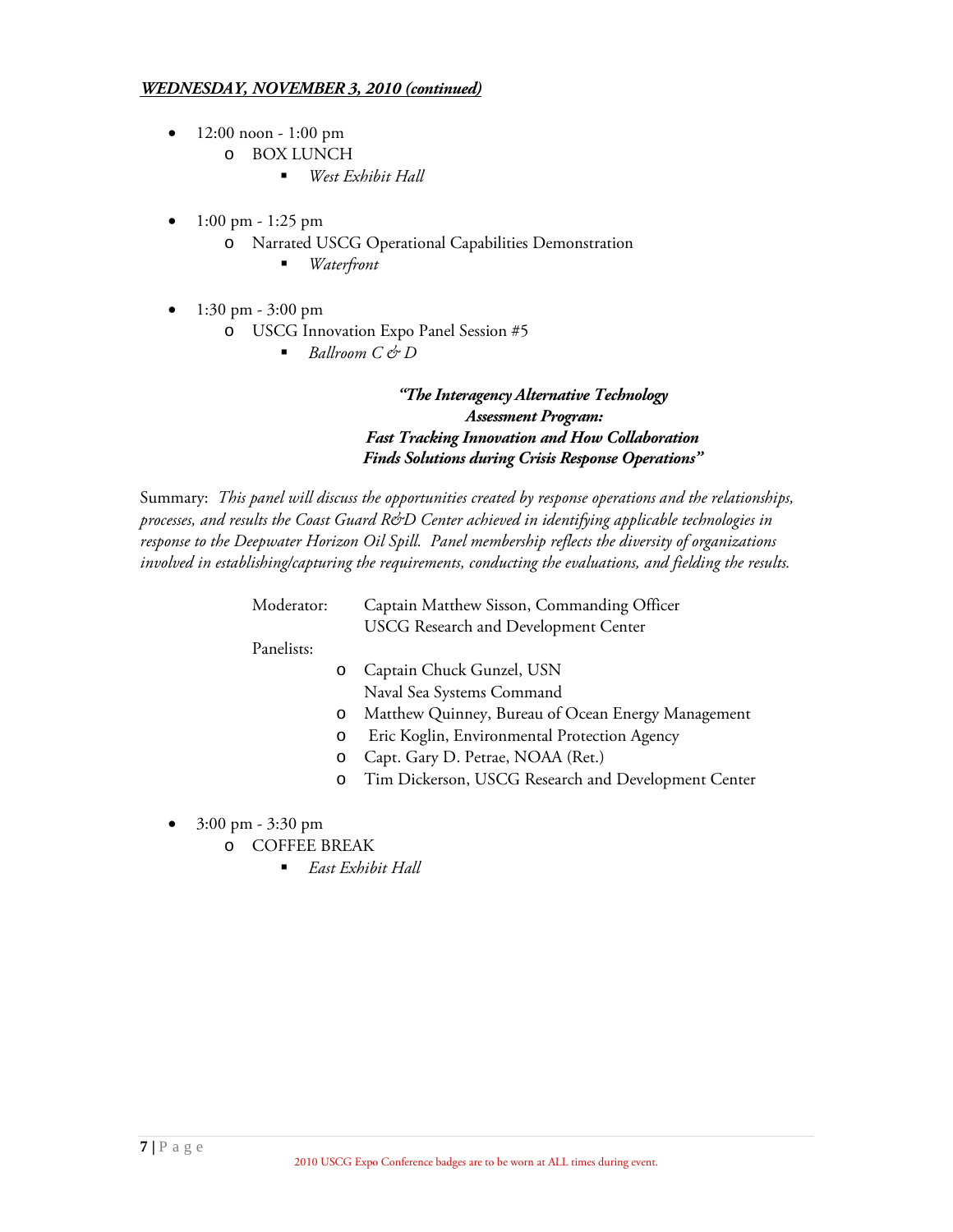#### *WEDNESDAY, NOVEMBER 3, 2010 (continued)*

- 3:30 pm 5:00pm
	- o USCG Innovation Expo Panel Session #6
		- *Ballroom C & D Foyer*

#### **"***Greenovate: Incorporating Environmental Stewardship and Sustainable Practices with Mission Support"*

Summary: *This panel discussion encompasses the priority search for sustainable, environmentally sound, eco-friendly technologies and their long term importance to* 

*global survivability. The dialog will cover aspects such as who can be a catalyst for sustainable technology, what is out there on store shelves AND on the horizon, where can these approaches result in cost savings or long term benefit, when and how fast can they be implemented, and the USCG's interest in pursuing implementation.* 

| Ms. Alice Hill                    |
|-----------------------------------|
| Senior Counselor to the Secretary |
| Department of Homeland Security   |
|                                   |

#### Panelists:

- o Captain John Hickey, Commanding Officer USCG Shore Maintenance Command
- o Dan Ingold, Offshore Wind Farms
- o Andrea Hart, Weston Solutions, Inc.
- 5:30 pm 7:30 pm
	- o Industry Sponsored "Annual Cutter" Reception Open to all Registered Expo Exhibitors and Attendees (VEO passes not included)
		- *Plaza and Riverwalk*

# *THURSDAY, NOVEMBER 4, 2010*

- $7:00 \text{ am} 12:00 \text{ noon}$ 
	- o USCG Innovation Expo Conference Attendee & Exhibitor Registration Check-in
		- *Pre-function Ballroom A & B Registration Area*
- 7:00 am 8:00 am
	- o Continental Breakfast
		- *Ballroom C & D Foyer*
- 8:00 am  $12:30 \text{ pm}$ 
	- o Innovation Exposition Exhibit Floor opens for the day.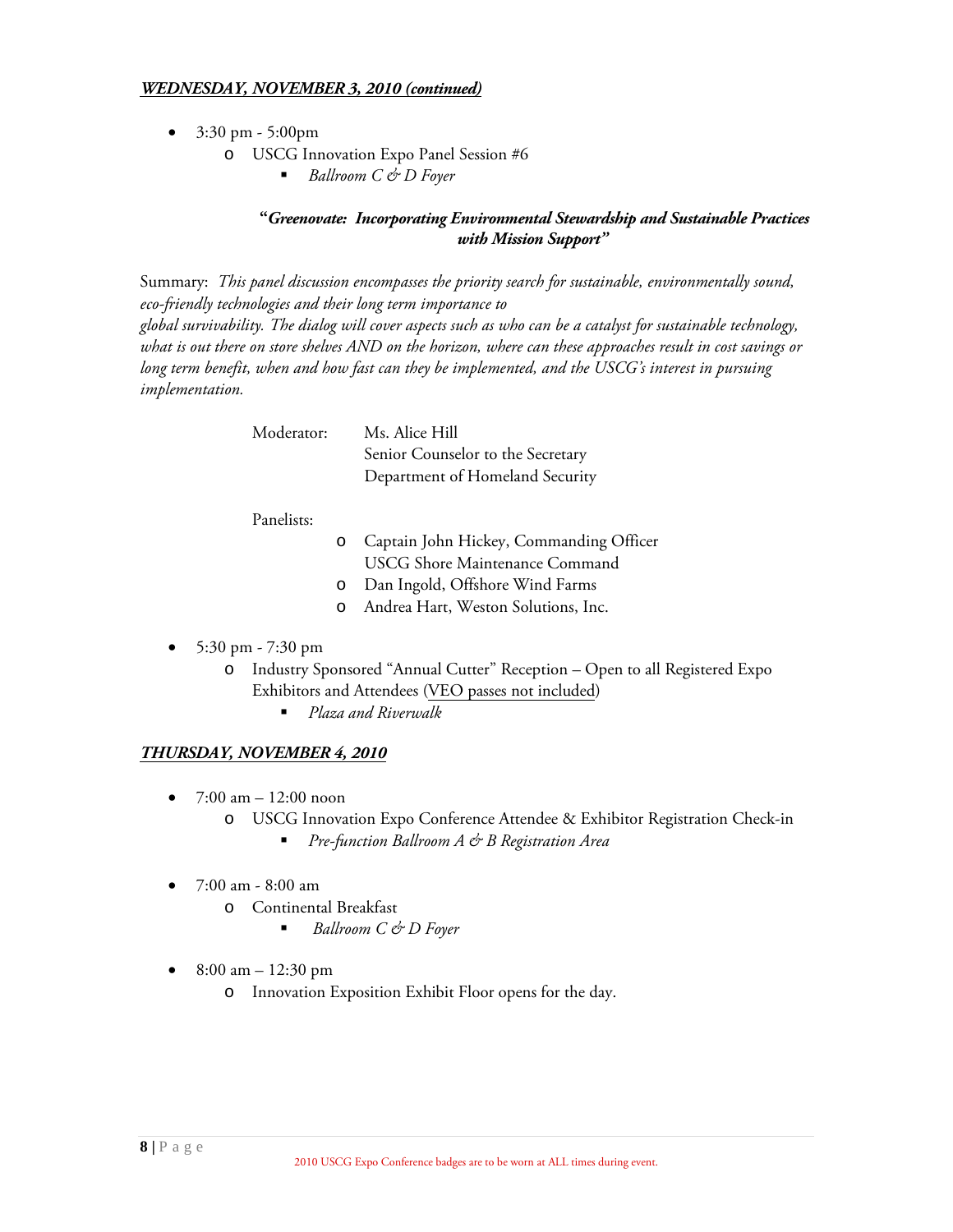#### *THURSDAY, NOVEMBER 4, 2010 (continued)*

- 8:30 am 10:00 am
	- o Breakout Session #1 : Continuing the Conversation:
		- *1st Floor Meeting Space – Gathering Place Room 19.*

# **"***Alexander Hamilton Award: What's In It for Leaders and Their Units"*

| Moderator: | Captain Joseph M. Re, USCG                        |
|------------|---------------------------------------------------|
|            | Chief, Office of Performance Management (CG-0954) |

- 8:30 am 10:00 am
	- o Breakout Session #2 : Continuing the Conversation:
		- *1st Floor Meeting Space – Gathering Place Room 25.*

#### **"***Innovating Leadership for Diversity"*

| Moderator: | Dr. Jonathan Jefferson    |
|------------|---------------------------|
|            | Leader-in-Residence       |
|            | Institute for Leadership  |
|            | U. S. Coast Guard Academy |

- 10:00 am 10:30 am
	- o COFFEE BREAK
		- *East Exhibit Hall*
- 10:30 am 11:30 pm
	- o USCG Innovation Award Presentations
		- *Ballroom C & D*
		- Introductions:

 **CAPT Joseph M. Re,** USCG Chairman, USCG Innovation Council United States Coast Guard

Presenter:

# **ADM Robert J. Papp**, **Jr**., USCG

24th Commandant United States Coast Guard

- USCG Captain Niels P. Thomsen Innovation Award Presentation
- USCG Alexander Hamilton Award for Excellence Presentation